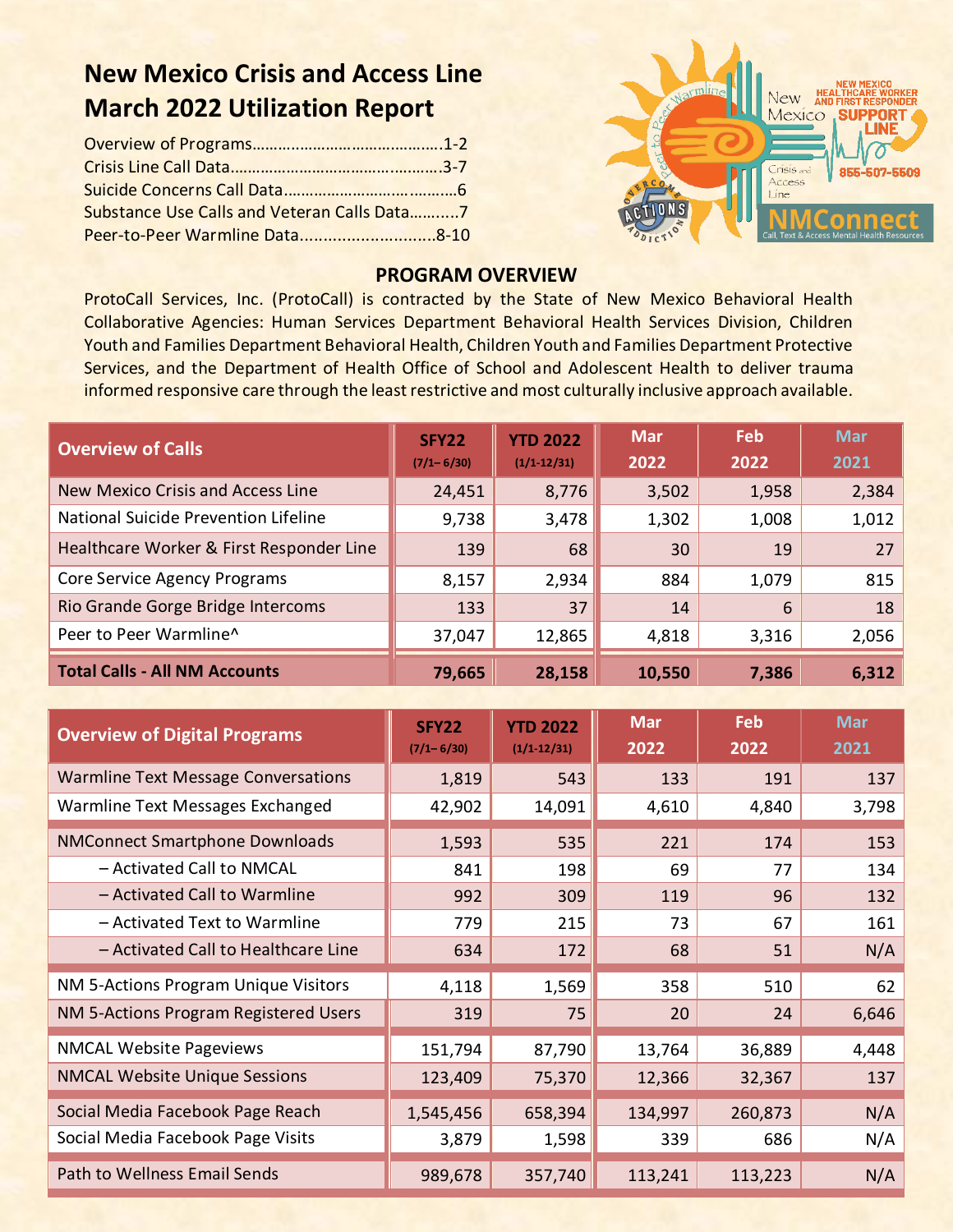

We continue engaging in the community, sharing information about the programs array of services, and participating as behavioral health advocates supporting New Mexicans and the system of care.

| <b>Public Awareness &amp; Community Engagement</b> |                 |                |                |               |                |                   |                |        |
|----------------------------------------------------|-----------------|----------------|----------------|---------------|----------------|-------------------|----------------|--------|
|                                                    | # of encounters |                |                |               |                | # of participants |                |        |
|                                                    | <b>YTD '22</b>  | Mar'22         | <b>Feb '22</b> | <b>Mar'21</b> | <b>YTD '22</b> | Mar'22            | <b>Feb '22</b> | Mar'21 |
| <b>Community Engagements</b>                       | 119             | 19             | 52             | 58            |                |                   |                |        |
| <b>Program Presentations</b>                       | 12              | 1              | 6              | 5             | 333            | 50                | 223            | 176    |
| <b>Prevention Trainings</b>                        | 6               | 3              | $\overline{2}$ | 3             | 395            | 62                | 153            | 66     |
| Legislative Encounters                             | 25              | $\overline{0}$ | 4              | 10            |                |                   |                |        |
| Media Interviews                                   | $\overline{4}$  | $\Omega$       | $\mathbf{1}$   | $\Omega$      |                |                   |                |        |
| <b>TOTALS</b>                                      | 166             | 23             | 65             | 76            | 728            | 112               | 376            | 176    |

| *Coronavirus/COVID concerns reported     | SFY <sub>22</sub><br>$(7/1 - 6/30)$ | <b>YTD 2022</b><br>$(1/1-12/31)$ | <b>Mar</b><br>2022 | <b>Feb</b><br>2022 | <b>Mar</b><br>2021 |
|------------------------------------------|-------------------------------------|----------------------------------|--------------------|--------------------|--------------------|
| New Mexico Crisis and Access Line        | 3.2%                                | 2.1%                             | 0.5%               | 1.6%               | 6.3%               |
| National Suicide Prevention Lifeline     | 1.5%                                | 1.4%                             | 0.5%               | 1.6%               | 2.8%               |
| Warmline                                 | 5.1%                                | $4.0\%$                          | 0.4%               | 5.8%               | 24.6%              |
| Healthcare Worker & First Responder Line | 9.4%                                | $8.8\%$                          | 2.5%               | 10.5%              | 11.1%              |
| <b>CSA Programs</b>                      | 0.9%                                | $0.6\%$                          | 3.3%               | 0.5%               | 1.0%               |
| <b>Total All New Mexico Accounts</b>     | 3.6%                                | 2.7%                             | 0.6%               | 6.1%               | 16.3%              |

*\*Began tracking calls where Coronavirus/COVID-19 was mentioned as a concern during any call on March 17, 2020*



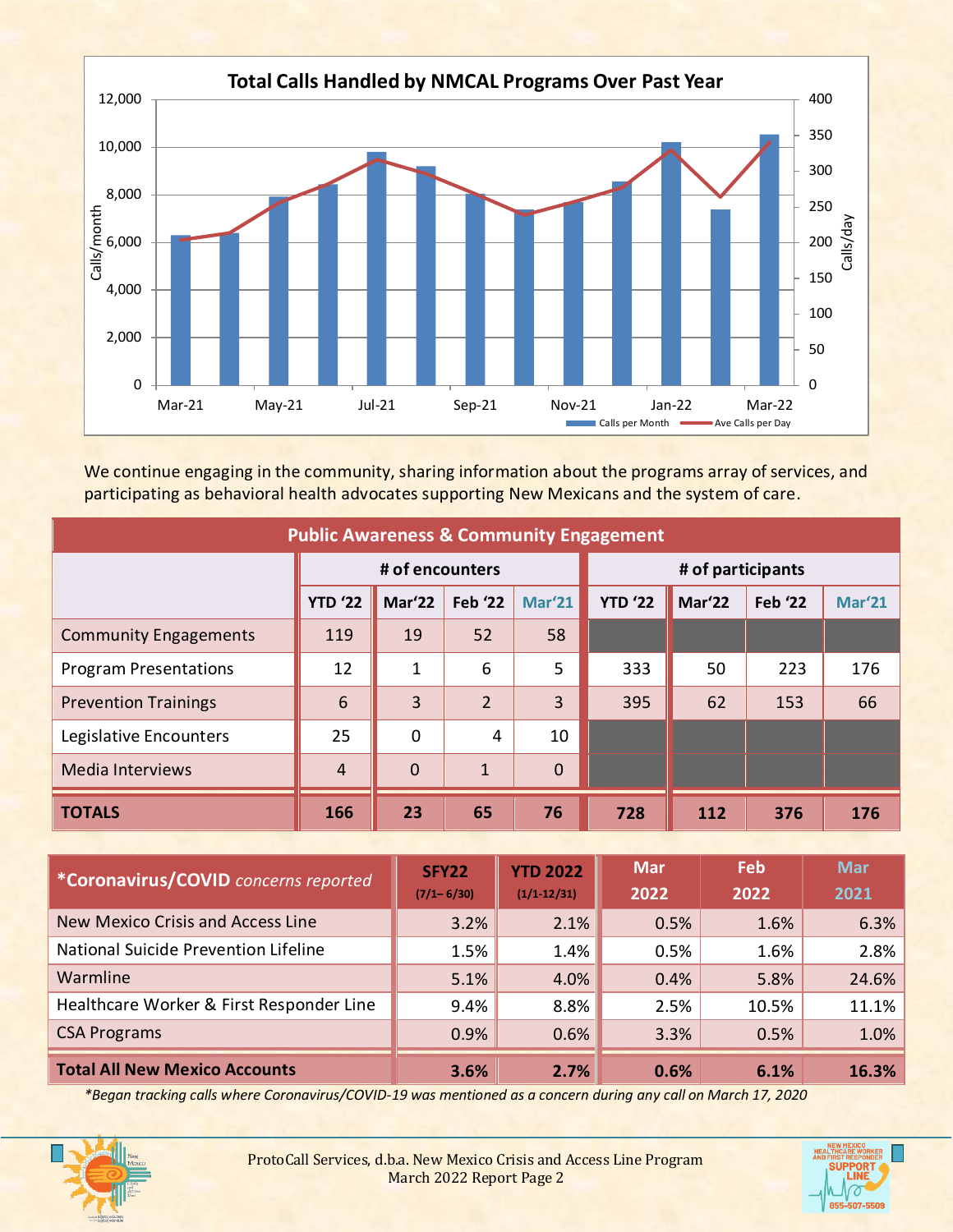### **CRISIS LINE UTILIZATION DATA**

The following tables and charts provide information about crisis line calls handled by mental health professionals 24 hours a day, 7 days a week, 365 days a year on the New Mexico Crisis and Access Line, the National Suicide Prevention Lifeline, the Healthcare Worker and First Responder Support Line, Core Service Agency After Hour Support Services, and the Rio Grande Bridge Intercoms in Taos.

| <b>Overview of Crisis Line Calls</b>               | SFY <sub>22</sub> | <b>YTD 2022</b> | <b>Mar</b> | Feb            | <b>Mar</b> |
|----------------------------------------------------|-------------------|-----------------|------------|----------------|------------|
|                                                    | $(7/1 - 6/30)$    | $(1/1 - 12/31)$ | 2022       | 2022           | 2021       |
| * Total Inbound Crisis Line Calls Handled          | 38,289            | 13,823          | 5,137      | 3,651          | 3,140      |
| <i>*Total Inbound Clinical Calls Handled</i>       | 15,337            | 4,880           | 1,780      | 1,434          | 1,974      |
| Calling about Self                                 | 12,332            | 3,893           | 1,396      | 1,148          | 1,579      |
| Calling about a Child                              | 451               | 155             | 72         | 46             | 70         |
| Calling about Another Adult                        | 2,554             | 832             | 312        | 240            | 325        |
| <b>Outbound Crisis Line Calls</b>                  | 4,329             | 1,470           | 595        | 419            | 359        |
| Information/Referral Calls                         | 1,013             | 325             | 143        | 84             | 82         |
| Seeking info about Program(s)                      | 92                | 24              | 7          | 8              | 11         |
| <b>Public Safety Calls</b>                         | 77                | 26              | 11         | $\overline{7}$ | 17         |
| <b>Administrative Calls</b>                        | 72                | 19              | 10         | $\overline{4}$ | 285        |
| <b>Other Calls</b>                                 | 2,105             | 748             | 325        | 181            | 168        |
| <i><b>*Total All Crisis Line Calls Handled</b></i> | 39,081            | 15,293          | 5,732      | 4,070          | 4,256      |

*\*Total calls handled does not include fax signals, hang ups, etc…*

| SFY22<br>$(7/1 - 6/30)$ | <b>YTD 2022</b><br>$(1/1 - 12/31)$ | <b>Mar</b><br>2022 | Feb<br>2022 | <b>Mar</b><br>2021 |
|-------------------------|------------------------------------|--------------------|-------------|--------------------|
| 26.7 min                | 26.8 min                           | 26.5 min           | 27.0 min    | 30.1 min           |
| 53.6%                   | 55.4%                              | 55.4%              | 43.6%       | 77.9%              |
| 19.2%                   | 20.2%                              | 18.8%              | 24.9%       | 5.9%               |
| 75 sec                  | 74 sec $ $                         | 74 sec             | 105 sec     | $28 \text{ sec}$   |
|                         |                                    |                    |             |                    |

*\*Data is for clinical crisis line calls only*

Professional counseling staff determine a Level of Care for each clinical call. This determination guides conversations to understand if the matter can be resolved on that call, or if a higher level of response is necessary. Most crisis line calls are resolved through supportive telephone counseling.

| <b>Level of Care Clinical Crisis Calls</b> | SFY <sub>22</sub><br>$(7/1 - 6/30)$ | <b>YTD 2022</b><br>$(1/1 - 12/31)$ | <b>Mar</b><br>2022 | Feb<br>2022 | Mar<br>2021 |
|--------------------------------------------|-------------------------------------|------------------------------------|--------------------|-------------|-------------|
| Routine                                    | 45.8%                               | 45.8%                              | 45.3%              | 45.1%       | 48.5%       |
| Urgent                                     | 47.7%                               | 47.8%                              | 47.6%              | 49.1%       | 44.9%       |
| Emergent                                   | 6.4%                                | 6.5%                               | 7.0%               | 5.8%        | 6.6%        |



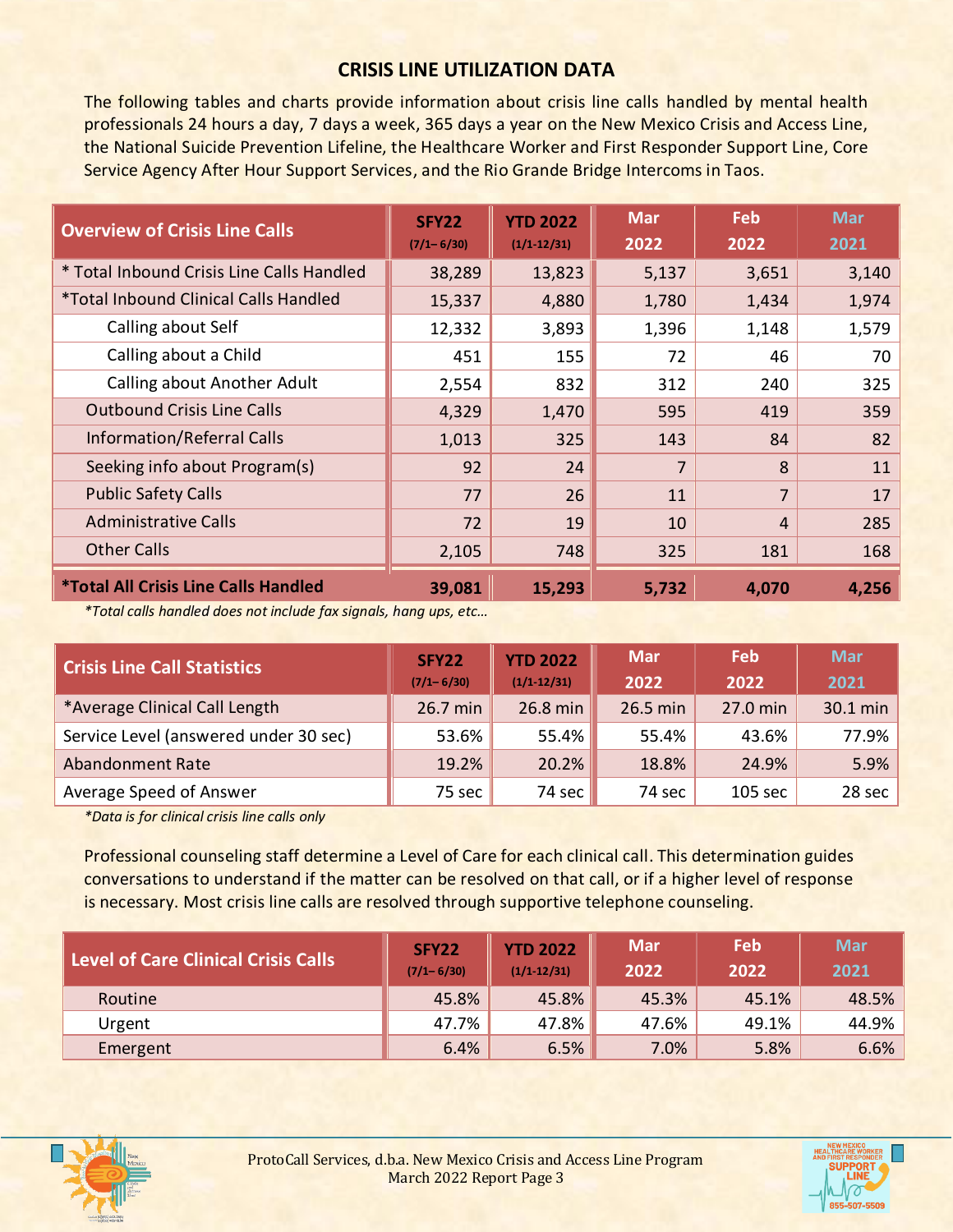It is important to note that demographic information is not gathered on all calls, as callers may decline to provide this information, may not know how to answer, or the call taker may not have asked the question (due to the nature of the call). Because of this dynamic, the total number of calls reflected in each county is less than the full total number of calls reported each year.

Some things to keep in mind when reviewing demographic information of crisis line callers include: (1) a small number of callers contact NMCAL quite frequently, (2) some callers chose not to share their demographic information during the call, and (3) there are community members that do not yet know about the NMCAL resource.

|                            | <b>SFY22</b>   | <b>YTD 2022</b> | <b>Mar</b>     | Feb            | <b>Mar</b>     |
|----------------------------|----------------|-----------------|----------------|----------------|----------------|
| <b>County of Residence</b> | $(7/1 - 6/30)$ | $(1/1 - 12/31)$ | 2022           | 2022           | 2021           |
| <b>Bernalillo</b>          | 6,485          | 2,120           | 776            | 640            | 697            |
| Catron                     | 16             | 9               | $\overline{2}$ | 6              | $\overline{2}$ |
| Chaves                     | 301            | 94              | 29             | 38             | 41             |
| Cibola                     | 121            | 46              | 17             | 17             | 10             |
| Colfax                     | 86             | 24              | 8              | 9              | 5              |
| Curry                      | 191            | 64              | 22             | 16             | 21             |
| De Baca                    | $\overline{4}$ | $\mathbf{1}$    | $\mathbf 0$    | $\mathbf{1}$   | $\mathbf 0$    |
| Dona Ana                   | 925            | 235             | 79             | 61             | 107            |
| Eddy                       | 218            | 71              | 16             | 29             | 34             |
| Grant                      | 210            | 55              | 19             | 17             | 34             |
| Guadalupe                  | 19             | 8               | 6              | $\mathbf 0$    | $\overline{2}$ |
| Harding                    | $\mathbf{1}$   | $\pmb{0}$       | $\pmb{0}$      | $\pmb{0}$      | $\pmb{0}$      |
| Hidalgo                    | 12             | 5               | $\overline{2}$ | $\overline{3}$ | $\overline{2}$ |
| Lea                        | 192            | 72              | 24             | 17             | 21             |
| Lincoln                    | 120            | 47              | 17             | 10             | 18             |
| Los Alamos                 | 57             | 11              | 4              | $\overline{4}$ | 6              |
| Luna                       | 107            | 35              | 16             | 9              | $\overline{7}$ |
| McKinley                   | 292            | 88              | 32             | 29             | 31             |
| Mora                       | 15             | $\overline{4}$  | $\mathbf{1}$   | $\overline{2}$ | $\overline{2}$ |
| Otero                      | 276            | 110             | 40             | 30             | 41             |
| Quay                       | 42             | 10              | $\mathbf{1}$   | 5              | $\overline{7}$ |
| Rio Arriba                 | 328            | 131             | 62             | 35             | 25             |
| Roosevelt                  | 63             | 20              | $\overline{7}$ | $9$            | $\,8\,$        |
| San Juan                   | 771            | 259             | 106            | 67             | 106            |
| San Miguel                 | 206            | 82              | 21             | 22             | 14             |
| Sandoval                   | 626            | 194             | 80             | 53             | 61             |
| Santa Fe                   | 1,168          | 374             | 123            | 102            | 136            |
| Sierra                     | 71             | 11              | 3              | $\overline{4}$ | 24             |
| Socorro                    | 98             | 56              | 26             | 15             | 15             |
| Taos                       | 445            | 131             | 59             | 37             | 47             |
| Torrance                   | 92             | 30              | 5              | $\overline{7}$ | $\overline{9}$ |
| Union                      | 28             | 8               | $\mathbf{1}$   | 6              | $\overline{2}$ |
| Valencia                   | 372            | 137             | 49             | 35             | 29             |
| Outside NM                 | 800            | 253             | 78             | 67             | 107            |



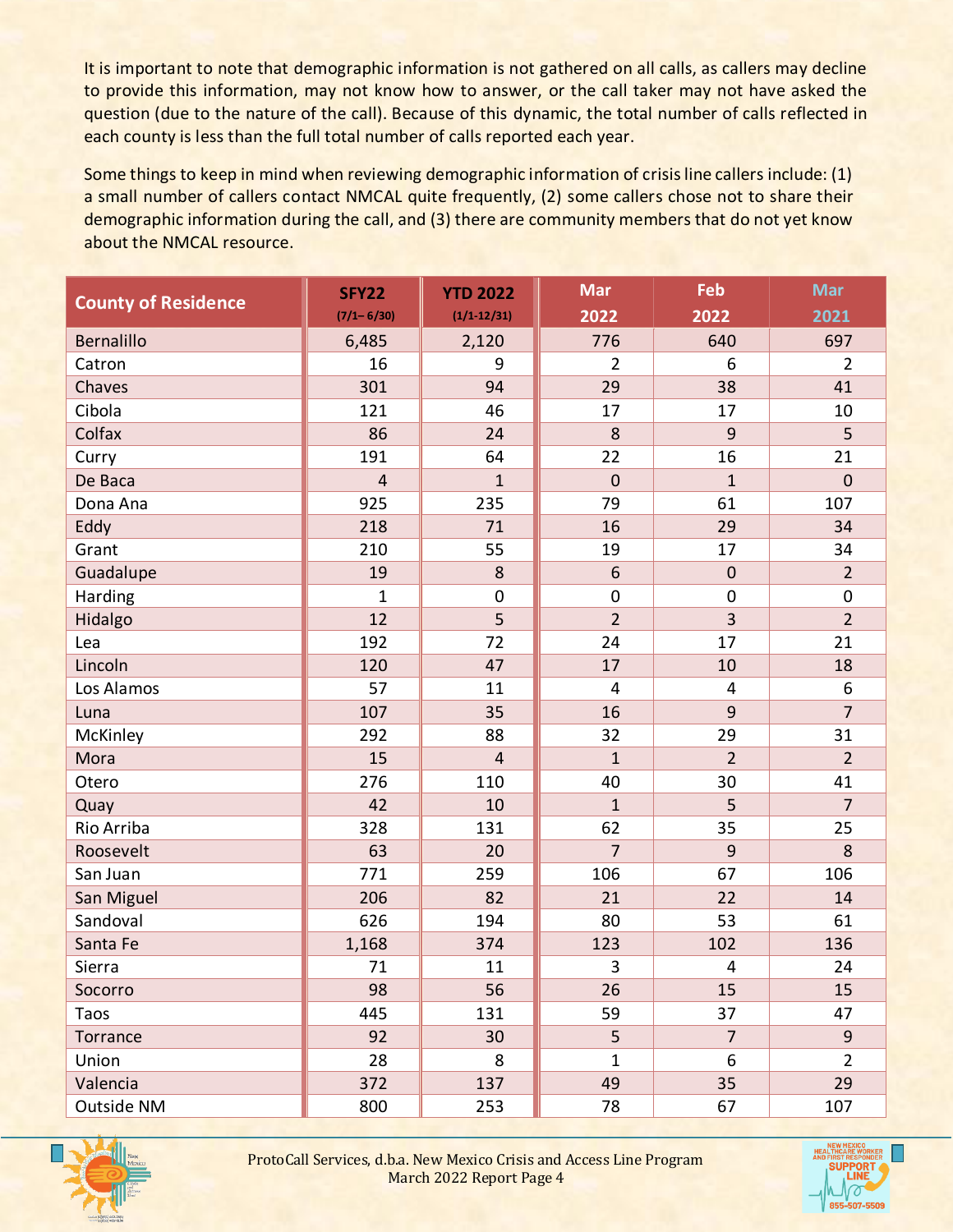Primary presenting reason for the call is determined from the general theme of the caller's concerns. Within each primary category, additional details and other concerns may be discussed.

| <b>Primary Presenting Reason</b><br>-Crisis Line Clinical Calls | <b>SFY22</b><br>$(7/1 - 6/30)$ | <b>YTD 2022</b><br>$(1/1 - 12/31)$ | <b>Mar</b><br>2022 | <b>Feb</b><br>2022 | <b>Mar</b><br>2021 |
|-----------------------------------------------------------------|--------------------------------|------------------------------------|--------------------|--------------------|--------------------|
| Suicide                                                         | 25.0%                          | 25.9%                              | 25.2%              | 26.9%              | 23.5%              |
| Substance Use                                                   | 17.8%                          | 18.3%                              | 19.4%              | 17.2%              | 16.6%              |
| Anxiety                                                         | 9.6%                           | 8.8%                               | 8.2%               | 9.0%               | 12.6%              |
| <b>Situational Stress</b>                                       | 9.3%                           | 8.5%                               | 7.8%               | 8.6%               | 8.7%               |
| Depression                                                      | 5.5%                           | 5.8%                               | 6.2%               | 6.2%               | 5.3%               |
| Cognitive Concerns/Psychosis                                    | 5.6%                           | 5.4%                               | 5.1%               | 3.9%               | 7.3%               |
| <b>Family Concerns</b>                                          | 3.3%                           | 3.7%                               | 3.5%               | 3.9%               | 3.4%               |
| Intimate Partner Relationship/Marital                           | 3.3%                           | 3.2%                               | 2.8%               | 3.9%               | 4.1%               |
| Trauma                                                          | 1.9%                           | 1.6%                               | 2.0%               | 1.4%               | 1.3%               |
| Grief/Loss                                                      | 2.1%                           | 2.3%                               | 1.9%               | 2.3%               | 2.5%               |
| Health Issue/Chronic Pain                                       | 1.6%                           | 1.5%                               | 1.7%               | 1.1%               | 1.5%               |
| Medication                                                      | 1.5%                           | 1.5%                               | 1.7%               | 1.7%               | 1.0%               |
| Loneliness                                                      | 1.6%                           | 1.4%                               | 1.6%               | 1.4%               | 1.7%               |
| <b>Interpersonal Violence</b>                                   | 1.5%                           | 1.4%                               | 1.4%               | 2.3%               | 1.1%               |
| <b>Intentional Self Injury</b>                                  | 1.5%                           | 1.7%                               | 1.4%               | 2.2%               | 1.4%               |
| Harm to Others                                                  | 0.5%                           | 0.6%                               | 0.7%               | 0.6%               | N/A                |
| Relationships (Non-Romantic)                                    | 0.6%                           | 0.5%                               | 0.7%               | 0.3%               | 0.4%               |
| Workplace Issue/Career Counseling                               | 0.4%                           | 0.5%                               | 0.5%               | 0.6%               | 0.6%               |
| <b>Sexual Assault</b>                                           | 0.2%                           | 0.2%                               | 0.3%               | 0.1%               | 0.7%               |
| Sexuality/LGBTQ+ concerns                                       | 0.1%                           | 0.2%                               | 0.3%               | 0.1%               | 0.1%               |
| <b>Community Violence</b>                                       | 0.5%                           | 0.1%                               | 0.1%               | 0.1%               | 0.3%               |
| Other                                                           | 6.4%                           | 6.8%                               | 7.4%               | 6.2%               | 5.9%               |

| Crisis Line Referrals^<br>- to community resources | <b>SFY22</b><br>$(7/1 - 6/30)$ | <b>YTD 2022</b><br>$(1/1 - 12/31)$ | <b>Mar</b><br>2022 | Feb<br>2022 | <b>Mar</b><br>2021 |
|----------------------------------------------------|--------------------------------|------------------------------------|--------------------|-------------|--------------------|
| Referred to Community BH Agency                    | 4,104                          | 1,294                              | 454                | 378         | 479                |
| *Submitted OpenBeds Referral                       | 36                             | 30                                 | 10                 | 5           | N/A                |
| Recommended Wraparound Program                     | 82                             | 50                                 | 17                 | 18          |                    |
| Recommended Family Peer Support                    | 13                             |                                    | 4                  | 1           | 0                  |
| *Suggested NM 5-Actions Program                    | 137                            | 122                                | 54                 | 28          | $\Omega$           |
| *Offered Warmline Program                          | 101                            | 84                                 | 45                 | 19          | 0                  |
| <b>Already in Services</b>                         | 2,259                          | 857                                | 258                | 262         | 229                |
| Referral Declined                                  | 2,188                          | 717                                | 305                | 187         | 287                |
| Situation Ineligible for Referral                  | 1945                           | 574                                | 205                | 188         | 361                |

\*Option added in December 2021

^Multiple options can be selected, resulting in a data collection in more than one field within this table



ProtoCall Services, d.b.a. New Mexico Crisis and Access Line Program March 2022 Report Page 5

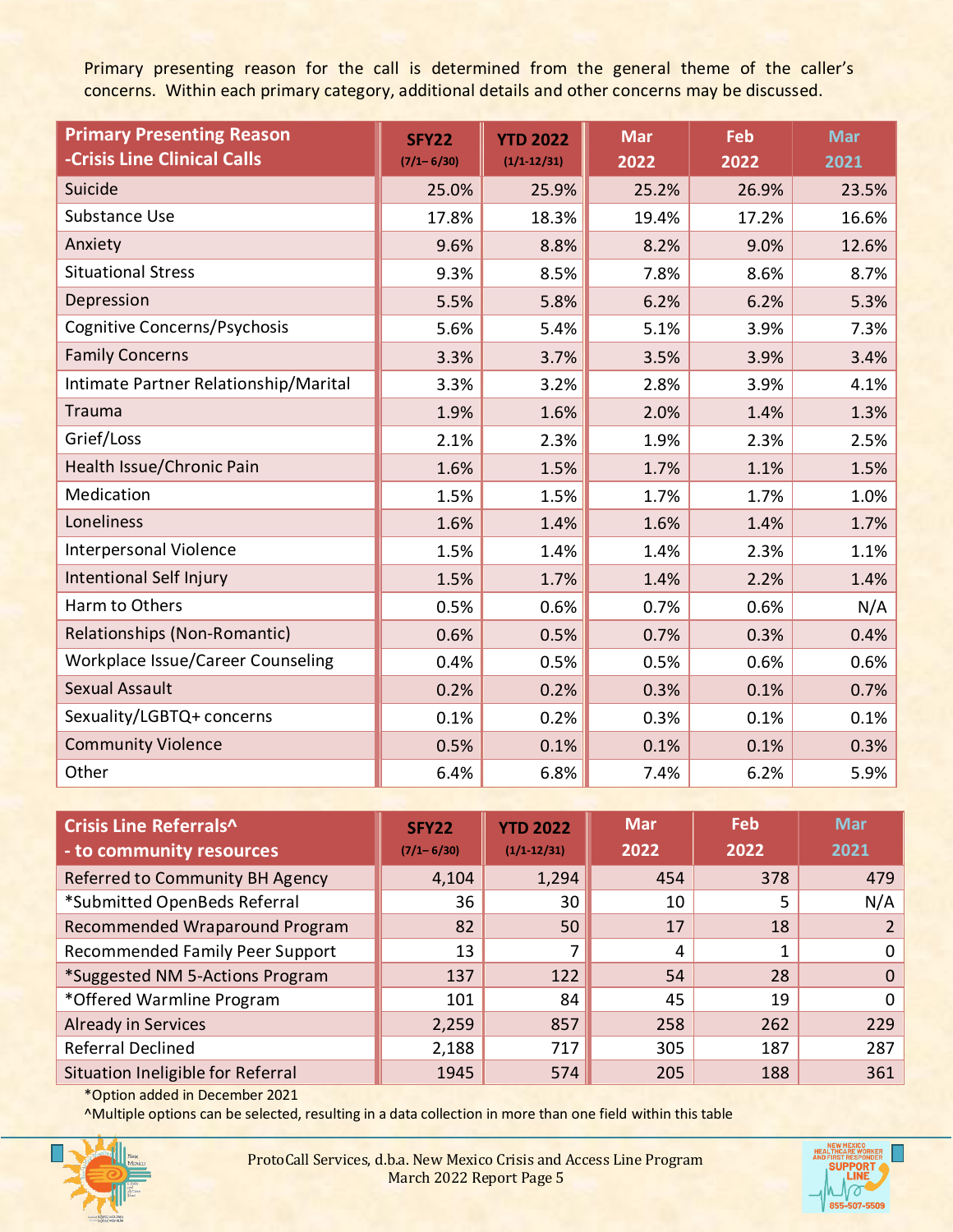| Disposition at the end of the call<br>-All Crisis Line Clinical Calls                 | <b>SFY22</b><br>$(7/1 - 6/30)$ | <b>YTD 2022</b><br>$(1/1-12/31)$ | <b>Mar</b><br>2022 | <b>Feb</b><br>2022 | <b>Mar</b><br>2021 |
|---------------------------------------------------------------------------------------|--------------------------------|----------------------------------|--------------------|--------------------|--------------------|
| Caller stabilized by counselor, and referred to<br>community resources if appropriate | 92.4%                          | 92.2%                            | 91.1%              | 92.1%              | 91.4%              |
| Counselor made an abuse report                                                        | 1.1%                           | 0.9%                             | 0.8%               | 1.3%               | 1.8%               |
| Caller will take person of concern to hospital                                        | 0.5%                           | 0.5%                             | 0.9%               | 0.4%               | 0.5%               |
| Caller agreed to go to the hospital                                                   | 0.6%                           | 0.7%                             | 1.1%               | 0.7%               | 0.6%               |
| Caller agreed to call 911 regarding immediate danger                                  | 0.2%                           | 0.2%                             | 0.4%               | 0.1%               | 0.1%               |
| Caller conferenced to 911 due to immediate danger                                     | 2.1%                           | 1.9%                             | 1.8%               | 1.9%               | 2.1%               |
| Counselor contacted police with caller's consent                                      | 1.2%                           | 1.2%                             | 1.3%               | 1.4%               | 1.2%               |
| Counselor contacted police without caller's consent                                   | 2.0%                           | 2.3%                             | 2.5%               | 2.1%               | 2.3%               |

# **Calls Involving Thoughts of Suicide**

While suicide is not always the presenting issue on a crisis line call, concerns related to suicide were reported on 40.6% of the calls. The callers reporting concerns about suicide on the crisis line, either for themselves or for another person of concern, were supported in the least restrictive manner possible, and when appropriate had a safety plan created. There are times when NMCAL involves hospital or emergency services, but only when there is not a less intrusive way to keep the caller safe.

| Disposition at the end of the call<br>-Crisis Line Clinical Calls Involving Suicide   | <b>SFY22</b><br>$(7/1 - 6/30)$ | <b>YTD 2022</b><br>$(1/1-12/31)$ | <b>Mar</b><br>2022 | <b>Feb</b><br>2022 | <b>Mar</b><br>2021 |
|---------------------------------------------------------------------------------------|--------------------------------|----------------------------------|--------------------|--------------------|--------------------|
| Caller stabilized by counselor, and referred to<br>community resources if appropriate | 85.2%                          | 84.8%                            | 83.4%              | 84.9%              | 83.5%              |
| Caller will take person of concern to hospital                                        | 0.8%                           | $0.9\%$                          | 1.6%               | 0.5%               | 1.0%               |
| Caller agreed to go to the hospital                                                   | 1.2%                           | 1.3%                             | 2.3%               | 1.2%               | 0.9%               |
| Caller agreed to call 911 regarding immediate danger                                  | 0.3%                           | $0.2\%$                          | 0.4%               | 0.2%               | 0.1%               |
| Caller conferenced to 911 due to immediate danger                                     | 4.7%                           | $4.1\%$                          | 3.8%               | 4.3%               | 5.5%               |
| Counselor contacted police with caller's consent                                      | 2.8%                           | $2.6\%$                          | 2.3%               | 3.0%               | 3.1%               |
| Counselor contacted police without caller's consent                                   | 5.0%                           | 5.9%                             | 6.2%               | 5.9%               | 5.9%               |



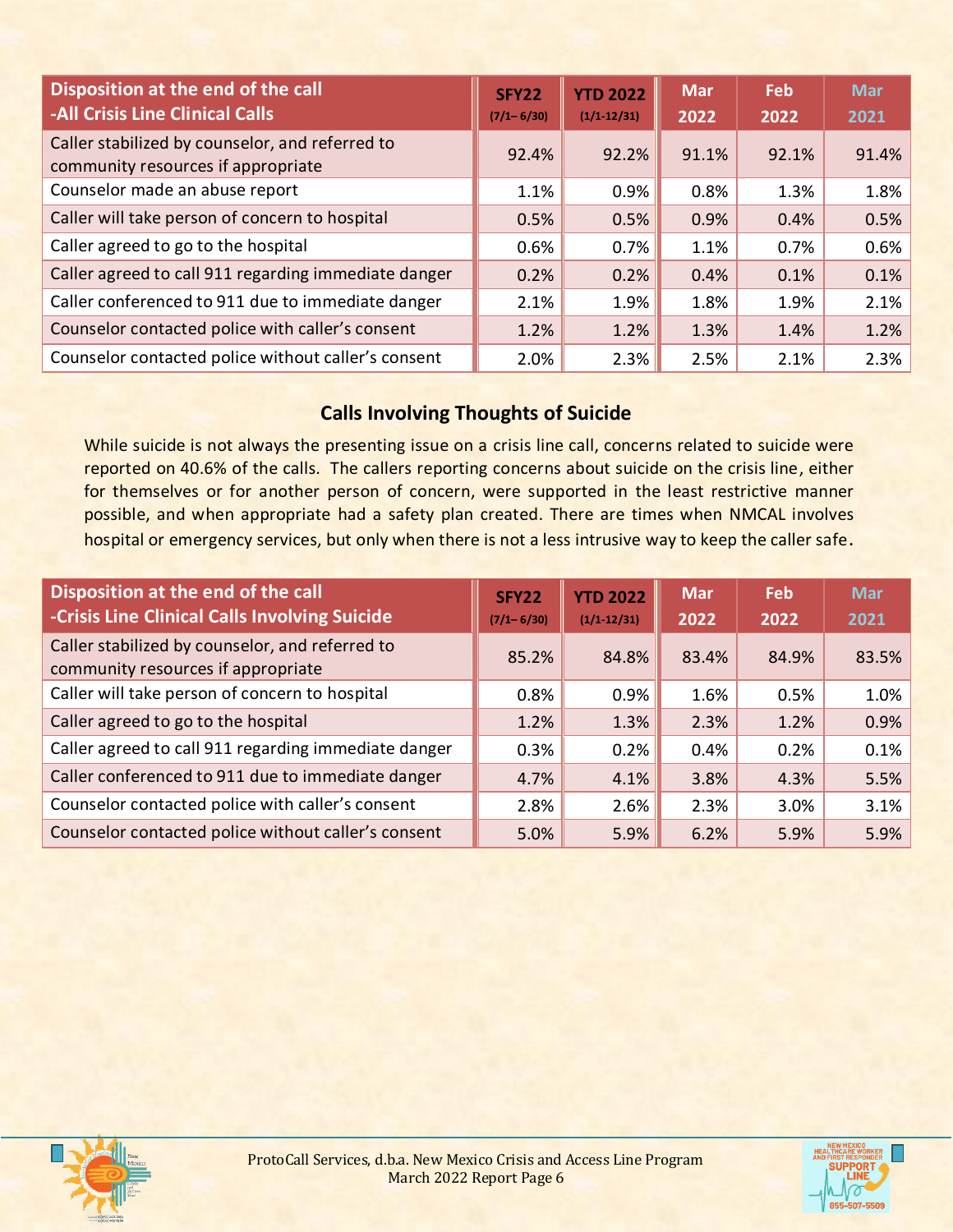# **Integrated Program**

NMCAL is proud to manage an integrated program where callers have a choice to talk to a mental health professional on the crisis line, or a certified peer support on the Warmline. In addition, and because our staff work in collaboration, we are able to connect callers to either program during an engagement.

| <b>Calls Transferred Within Program</b> | SFY <sub>22</sub><br>$(7/1 - 6/30)$ | <b>YTD 2022</b><br>$(1/1-12/31)$ | <b>Mar</b><br>2022 | Feb<br>2022 | <b>Mar</b><br>2021 |
|-----------------------------------------|-------------------------------------|----------------------------------|--------------------|-------------|--------------------|
| from NMCAL to Warmline                  | 90                                  | 25.                              | 10                 | 11          |                    |
| from Warmline to NMCAL                  | 40                                  |                                  |                    |             |                    |

## **Calls Involving Substance Use**

NMCAL and the Warmline are here to support people that may be experiencing substance use concerns. In March 35.9% of crisis line callers reported current concerns were related to the impact drugs and/or alcohol have in their lives. Another 5.3% reported a history of substance use.

In March, callers identified Opioids as component of the primary reason for calling on 6.9% of NMCAL calls, and on 0.2% of the calls on the Peer-to-Peer Warmline.

| <b>Calls Related to Opioid Use</b>   | SFY <sub>22</sub><br>$(7/1 - 6/30)$ | <b>YTD 2022</b><br>$(1/1-12/31)$ | <b>Mar</b><br>2022 | Feb<br>2022 | Mar<br>2021 |
|--------------------------------------|-------------------------------------|----------------------------------|--------------------|-------------|-------------|
| NMCAL calls related to Opioid Use    | 927                                 | 310                              | 122                | 83          | 92          |
| Warmline calls related to Opioid Use | 103                                 | 28                               | 10                 | 13          |             |

# **Calls from Veterans and Active Service Military**

Crisis feels different for everybody. While there is a National Veterans Crisis Line available for veterans, active service military, and their families to engage in, some prefer to call our local program for support.

| Caller Identified as Veteran or<br>Active Service Military | <b>SFY22</b><br>$(7/1 - 6/30)$ | <b>YTD 2022</b><br>$(1/1 - 12/31)$ | <b>Mar</b><br>2022 | Feb<br>2022 | <b>Mar</b><br>2021 |
|------------------------------------------------------------|--------------------------------|------------------------------------|--------------------|-------------|--------------------|
| <b>NMCAL and NSPL</b>                                      | 1,123                          | 307                                | 135                | 86          | 135                |
| Warmline                                                   | 1,399                          | 403                                | 159                | 106         | 126                |



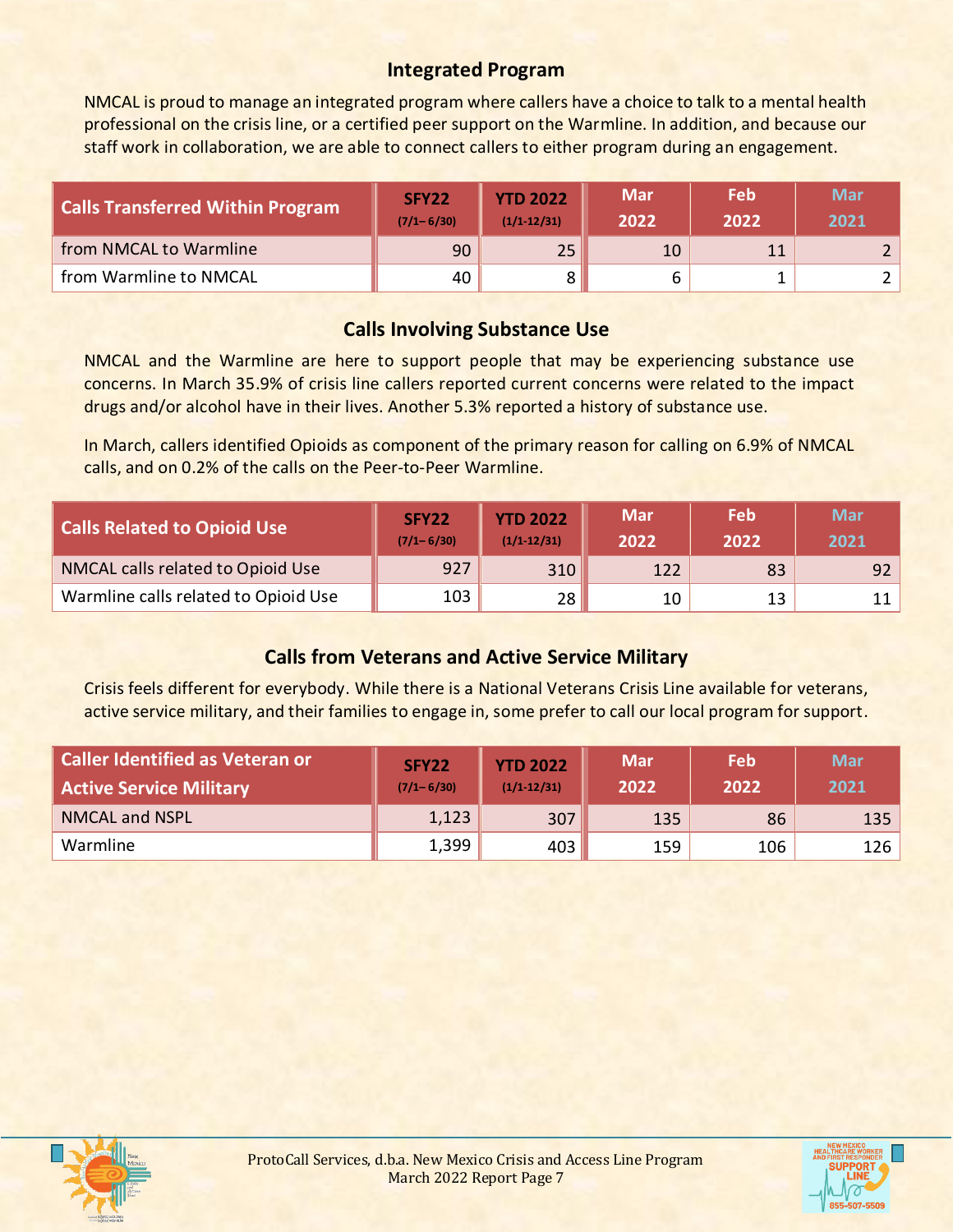### **WARMLINE UTILIZATION DATA**

#### *Peer to Peer Warmline*

The Peer-to-Peer Warmline is answered by certified peer support specialists in recovery from their own mental health diagnosis, family / parent peer support specialists who have raised a child with a mental health diagnosis and assisted the child in navigating access to support within the system of care, as well as resource foster parent peer supports who have cared for a youth participating in the resource foster system of care. Warmline professionals are available 7 days a week, 365 days a year via phone from 7:00 a.m. – 11:30 p.m. MT and through text between 6:00 p.m. – 11:00 p.m. MT.

| <b>Warmline Call Center Data</b> | SFY22<br>$(7/1 - 6/30)$ | <b>YTD 2022</b><br>$(1/1-12/31)$ | <b>Mar</b><br>2022 | Feb<br>2022 | <b>Mar</b><br>2021 |
|----------------------------------|-------------------------|----------------------------------|--------------------|-------------|--------------------|
| <i>*</i> Total Calls Handled     | 37,047                  | 12,865                           | 4,818              | 3,316       | 2,056              |
| Average Call Length              | 16.1 min                | 17.4 min                         | 17.2 min           | 18.2 min    | 18.3 min           |

*\*Total calls handled does not include test calls, fax signals, etc…*

| <b>Warmline Text Message Data</b>        | SFY22<br>$(7/1 - 6/30)$ | <b>YTD 2022</b><br>$(1/1-12/31)$ | <b>Mar</b><br>2022 | Feb<br>2022 | <b>Mar</b><br>2021 |
|------------------------------------------|-------------------------|----------------------------------|--------------------|-------------|--------------------|
| <b>Total Conversations</b>               | 1,819                   | 543                              | 133                | 191         | 137                |
| Text Messages Exchanged in Conversations | 42,902                  | 14,091                           | 4,610              | 4,840       | 3,798              |

| <b>Parent/Family Peer Support Calls</b>                 | <b>SFY22</b><br>$(7/1 - 6/30)$ | <b>YTD 2022</b><br>$(1/1-12/31)$ | <b>Mar</b><br>2022 | Feb<br>2022 | <b>Mar</b><br>2021 |
|---------------------------------------------------------|--------------------------------|----------------------------------|--------------------|-------------|--------------------|
| Parent                                                  | 29                             |                                  | 4                  |             |                    |
| Legal Guardian (Step Parent, Grandparent, Family Member |                                | 0                                | 0                  | 0           |                    |
| <b>Resource/Foster Parent</b>                           |                                | 0                                | 0                  |             |                    |
| Resource/Foster Child/Youth                             | 367                            | 73                               | 25                 | 31          |                    |
| <b>Other Caregiver</b>                                  | 36                             | 24                               |                    | 11          |                    |
| Noted as a Family Peer Support Call                     | 85                             | 29                               | 14                 | 42          |                    |

| <b>Outcome of Warmline Calls</b>             | SFY22<br>$(7/1 - 6/30)$ | <b>YTD 2022</b><br>$(1/1-12/31)$ | <b>Mar</b><br>2022 | Feb<br>2022 | <b>Mar</b><br>2021 |
|----------------------------------------------|-------------------------|----------------------------------|--------------------|-------------|--------------------|
|                                              |                         |                                  |                    |             |                    |
| Caller reports feeling supported by the call | 89.6%                   | 89.8%                            | 87.8%              | 91.7%       | 93.5%              |
| Caller received referrals                    | 3.3%                    | 4.3%                             | 5.4%               | 3.6%        | 1.0%               |
| Caller was transferred to an NMCAL counselor | 0.2%                    | $0.1\%$                          | 0.3%               | 0.0%        | 0.2%               |
| Emergency call to Public Safety was made     | 0.0%                    | $0.1\%$                          | 0.1%               | 0.0%        | 0.0%               |
| Other/None of the Above                      | 7.0%                    | 5.7%                             | 6.5%               | 4.7%        | 5.4%               |



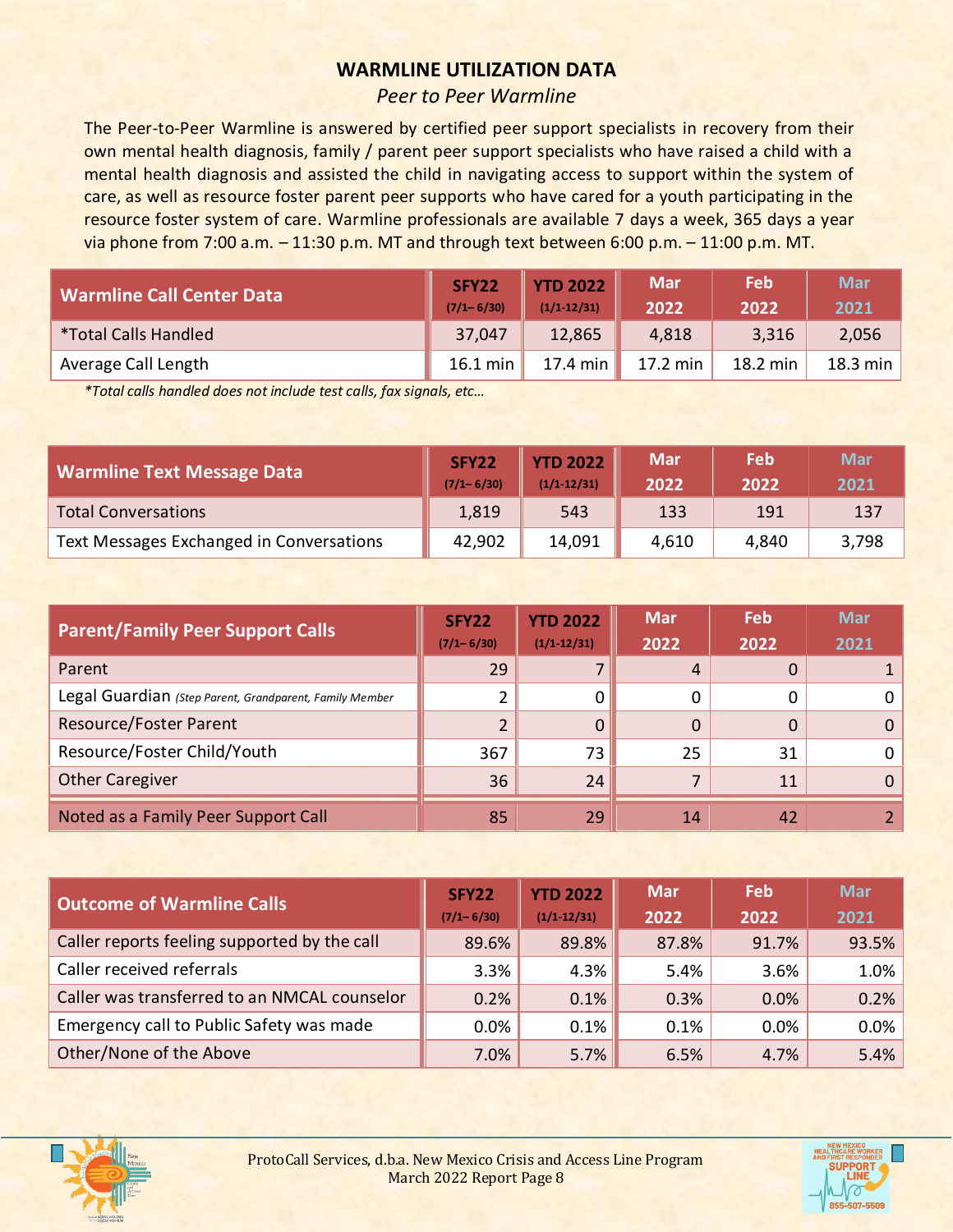Peer support is grounded in recovery principles and provides a supportive environment for wellness conversations.

| <b>Primary Presenting Problem</b>  | <b>SFY22</b>   | <b>YTD 2022</b> | <b>Mar</b> | Feb   | <b>Mar</b> |
|------------------------------------|----------------|-----------------|------------|-------|------------|
| in Warmline Calls                  | $(7/1 - 6/30)$ | $(1/1 - 12/31)$ | 2022       | 2022  | 2021       |
| Anxiety / Situational Stress       | 36.5%          | 31.4%           | 30.0%      | 31.9% | 30.8%      |
| Isolation / Loneliness             | 19.5%          | 23.2%           | 23.0%      | 23.0% | 22.8%      |
| Depression                         | 5.7%           | 6.1%            | 6.9%       | 5.8%  | 5.9%       |
| <b>Interpersonal Relationships</b> | 5.5%           | 5.1%            | 5.7%       | 4.2%  | 6.1%       |
| Anger Management                   | 2.2%           | 2.2%            | 2.6%       | 2.3%  | 2.9%       |
| Healthcare                         | 1.2%           | 1.9%            | 2.0%       | 1.8%  | 1.9%       |
| Grief / Loss                       | 1.5%           | 1.9%            | 1.8%       | 2.2%  | 0.9%       |
| Substance Use                      | 1.1%           | 1.0%            | 1.3%       | 1.1%  | 1.2%       |
| Housing                            | 0.6%           | 0.7%            | 0.6%       | 1.2%  | 1.2%       |
| Resources / Community Referrals    | 0.5%           | 0.5%            | 0.6%       | 0.2%  | 0.2%       |
| <b>Employment and Education</b>    | 0.4%           | 0.5%            | 0.5%       | 0.5%  | 1.1%       |
| Abuse/Neglect                      | 0.4%           | 0.3%            | 0.3%       | 0.3%  | 0.2%       |
| <b>Thoughts of Suicide</b>         | 0.4%           | 0.3%            | 0.3%       | 0.4%  | 0.2%       |
| Spirituality                       | 0.3%           | 0.3%            | 0.3%       | 0.3%  | N/A        |
| Self-Injury                        | 0.1%           | 0.2%            | 0.3%       | 0.2%  | 0.1%       |
| Medication / Wellness Check In     | 0.3%           | 0.2%            | 0.2%       | 0.1%  | 0.2%       |
| Cognitive Concerns / Psychosis     | 0.3%           | 0.2%            | 0.1%       | 0.3%  | 0.2%       |
| Sexual Assault                     | 0.1%           | 0.1%            | 0.0%       | 0.3%  | 0.1%       |
| Immediate support                  | 0.0%           | 0.0%            | 0.0%       | 0.0%  | 0.0%       |
| <b>Administrative Call</b>         | 0.0%           | 0.0%            | 0.0%       | 0.0%  | 0.0%       |
| Other                              | 20.6%          | 18.9%           | 18.5%      | 18.2% | 22.9%      |
| <b>Other Mental Health Concern</b> | 2.7%           | 5.0%            | 5.1%       | 5.8%  | 0.5%       |

| Warmline Referrals^<br>- to community resources | <b>SFY22</b><br>$(7/1 - 6/30)$ | <b>YTD 2022</b><br>$(1/1 - 12/31)$ | <b>Mar</b><br>2022 | Feb<br>2022 | <b>Mar</b><br>2021 |
|-------------------------------------------------|--------------------------------|------------------------------------|--------------------|-------------|--------------------|
| Referred to Community BH Agency                 | 257                            | 30                                 | 8                  | 13          | 13                 |
| *Submitted OpenBeds Referral                    | 0                              | 0                                  | 0                  | 0           | 0                  |
| <b>Referred to Community Support Services</b>   | 1,064                          | 164                                | 71                 | 53          | 21                 |
| <b>Recommended Support Meeting</b>              | 217                            | 41                                 | 10                 | 18          |                    |
| Recommended Wraparound Program                  | $\Omega$                       | 0                                  | $\Omega$           | $\Omega$    | $\Omega$           |
| Recommended Family Peer Support                 | 5                              |                                    |                    | 0           | $\Omega$           |
| *Suggested NM 5-Actions Program                 | 16                             | 14                                 | 5                  | 5           | $\Omega$           |
| Already in Services                             | 2,918                          | 829                                | 76                 | 316         | 184                |
| <b>Referral Declined</b>                        | 306                            | 53                                 | 21                 | 10          | 0                  |
| Situation Ineligible for Referral               | 13,222                         | 4,534                              | 1,772              | 1,491       | 269                |
| *Option added in December 2021                  |                                |                                    |                    |             |                    |



ProtoCall Services, d.b.a. New Mexico Crisis and Access Line Program March 2022 Report Page 9

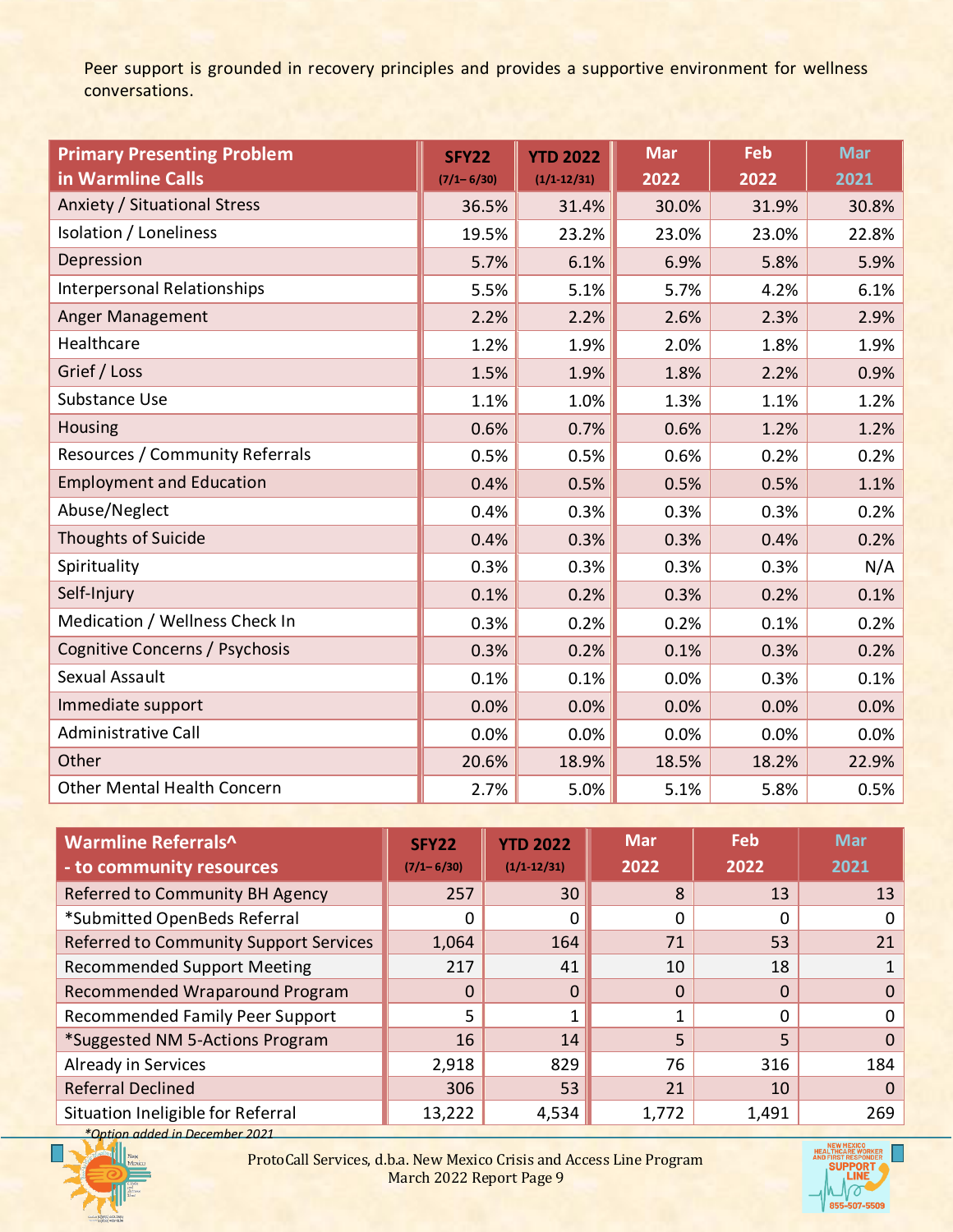#### *^Multiple options can be selected, resulting in a data collection in more than one field within this table*

Warmline callers are asked for their county of residence, as a way for peer supports to assist the callers and texters to engage with additional resources and support services beyond the call or text. It is important to note that demographic information is not gathered on all calls, as callers may (1) decline providing information, (2) the caller may not know how to answer, or (3) the peer support may not ask the question (due to the nature of the call).

Like most Warmlines, there are a large number of callers who contact the Warmline peer-to-peer support program regularly.

| <b>County of Residence</b> | <b>SFY22</b>     | <b>YTD 2022</b> | <b>Mar</b>     | Feb            | <b>Mar</b>       |
|----------------------------|------------------|-----------------|----------------|----------------|------------------|
| -Warmline Calls            | $(7/1 - 6/30)$   | $(1/1 - 12/31)$ | 2022           | 2022           | 2021             |
| Bernalillo                 | 7,803            | 2,619           | 810            | 883            | 557              |
| Catron                     | $\mathbf 0$      | 0               | $\mathbf 0$    | $\mathbf 0$    | 8                |
| Chaves                     | 78               | 9               | $\mathbf 1$    | 3              | $\mathbf 0$      |
| Cibola                     | 48               | 15              | $6\,$          | 3              | $\mathbf{1}$     |
| Colfax                     | 20               | 8               | $\mathbf 0$    | 6              | $\overline{0}$   |
| Curry                      | 1                | 1               | $\mathbf{1}$   | $\mathbf 0$    | 90               |
| De Baca                    | $\overline{0}$   | $\mathbf 0$     | $\mathbf 0$    | $\mathbf 0$    | $\boldsymbol{0}$ |
| Dona Ana                   | 1,768            | 746             | 288            | 244            | 77               |
| Eddy                       | 385              | 19              | 5              | $\overline{4}$ | $\overline{9}$   |
| Grant                      | 705              | 272             | 132            | 69             | 19               |
| Guadalupe                  | $\boldsymbol{0}$ | $\mathbf 0$     | $\mathbf 0$    | $\mathbf 0$    | $\boldsymbol{0}$ |
| Harding                    | $\mathbf 0$      | $\mathbf 0$     | $\mathbf 0$    | $\mathbf 0$    | 0                |
| Hidalgo                    | 3                | 3               | 3              | $\mathbf 0$    | $\overline{0}$   |
| Lea                        | 0                | $\overline{0}$  | $\mathbf 0$    | $\mathbf 0$    | $\mathbf 0$      |
| Lincoln                    | 36               | 36              | 36             | $\mathbf 0$    | 11               |
| Los Alamos                 | $\mathbf 0$      | $\mathbf 0$     | $\mathbf 0$    | $\mathbf 0$    | 0                |
| Luna                       | 9                | 9               | $\overline{9}$ | $\mathbf 0$    | $\mathbf{1}$     |
| McKinley                   | 6                | 6               | 6              | $\mathbf 0$    | 6                |
| Mora                       | 19               | 19              | $\mathbf 0$    | $\overline{0}$ | $\overline{0}$   |
| Otero                      | 358              | 67              | 22             | 45             | 17               |
| Quay                       | $\mathbf 0$      | $\mathbf 0$     | $\mathbf 0$    | $\mathbf 0$    | $\mathbf 0$      |
| Rio Arriba                 | 123              | 19              | 14             | $\mathbf 0$    | 1                |
| Roosevelt                  | 16               | 16              | 10             | 6              | $\mathbf{1}$     |
| San Juan                   | 109              | 109             | 109            | $\mathbf 0$    | 26               |
| San Miguel                 | 348              | 102             | 31             | 30             | 34               |
| Sandoval                   | 973              | 325             | 104            | 95             | 67               |
| Santa Fe                   | 888              | 216             | 50             | 76             | 30               |
| Sierra                     | 2,049            | 814             | 292            | 206            | 73               |
| Socorro                    | 79               | 20              | $9\,$          | $\bf 8$        | $\mathbf{1}$     |
| Taos                       | 1,116            | 278             | 98             | 87             | 104              |
| Torrance                   | $\mathbf{1}$     | $\mathbf{1}$    | $\mathbf 1$    | $\pmb{0}$      | $\pmb{0}$        |
| Union                      | $\mathbf 0$      | $\mathbf 0$     | $\pmb{0}$      | $\mathbf 0$    | $\mathbf 0$      |
| Valencia                   | 196              | 23              | 5              | $\overline{4}$ | 13               |
| Outside NM                 | $\pmb{0}$        | $\pmb{0}$       | $\pmb{0}$      | $\pmb{0}$      | $\pmb{0}$        |